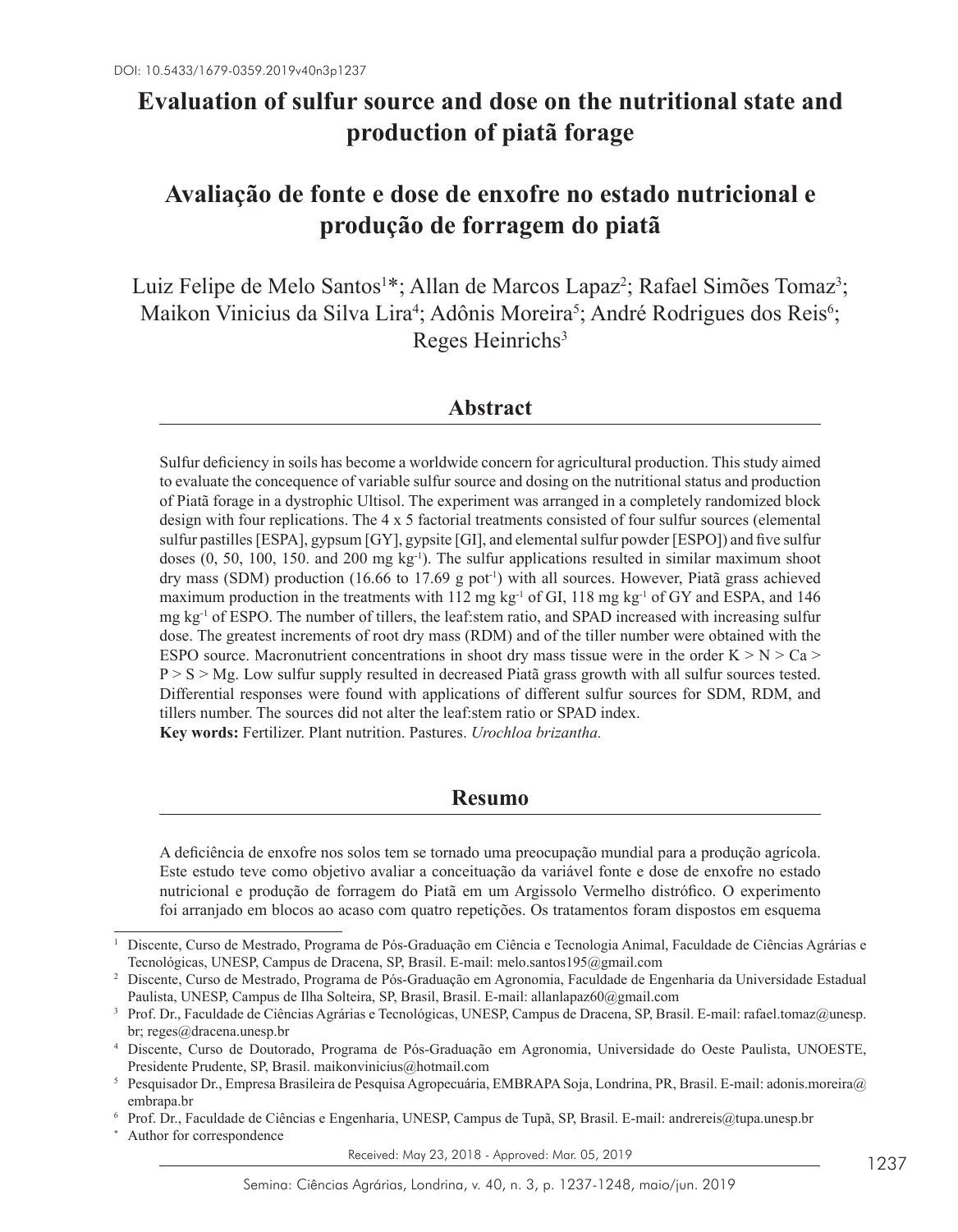fatorial 4 x 5, sendo constítuído de quatro fontes de enxofre (enxofre elementar pastilhado [ESPA], gesso [GY], gibsita [GI] e enxofre elementar em pó [ESPO]) e cinco doses de enxofre (0, 50, 100, 150 e 200 mg kg-1). As aplicações de enxofre resultaram em uma produção similar de massa seca da parte aérea (SDM) (16,66 a 17,69 g vaso<sup>1</sup>) com todas as fontes. No entanto, o capim Piatã alcançou a produção máxima nos tratamentos com 112 mg kg-1 para GI; 118 mg kg-1 para GY e ESPA; e 146 mg kg-1 de ESPO. O número de perfilhos, a relação folha: haste e SPAD aumentaram com o aumento das doses de enxofre. Os maiores incrementos de massa seca da raiz (RDM) e do número de perfilhos foram obtidos com a fonte ESPO. As concentrações de macronutrientes na parte aérea foram na ordem de K >  $N > Ca > P > S > Mg$ . A baixa oferta de enxofre resultou na diminuição do crescimento do capim Piatã com todas as fontes de enxofre testadas. Respostas diferenciais foram encontradas com as diferentes aplicações de fontes de enxofre para SDM, RDM e número de perfilhos. As fontes não alteraram a relação folha: haste ou índice SPAD.

**Palavras-chave**: Fertilizantes. Nutrição de plantas. Pastagem. *Urochloa brizantha.*

#### **Introduction**

Livestock occupies a prominent position in the world economy, especially due to increasing global consumption and international agroindustry demand (SOARES et al., 2016). Brazil is responsible for one fifth of the international meat trade and exports to over 180 countries (PAULA et al., 2016).

The total area occupied by pastures in Brazil is 173 million hectares (DIAS-FILHO, 2014). *Urochloa* species are the most abundant pasture species because they are considered productive with a rapid leaf accumulation and are tolerant of poorly drained soils and resistant to spittlebugs (PIMENTA, 2009). Among the species in the genus *Urochloa*, the cultivar Piatã has favorable management characteristics, such as low stem elongation rate, producing greater leaf blade mass relative to stem, continued forage accumulation during the dry period, lower seasonality of production, and good performance under moderate to high soil fertility (EUCLIDES et al., 2009).

Sulfur deficiency in soils induced by intensive agricultural and use of highly concentrated fertilizers has initiated worldwide interest in this nutient, particularly in regions with sandy soils containing low organic matter that receive high rainfall (SALVAGIOTTI; MIRALLES, 2008; SUN et al., 2017). Sulfur deficiency substantially reductes biomass production of forage plants and their quality because sulfur is associated with the

production of essential cellular components, such as sulfur-containing amino acids, vitamins, acetyl-CoA, and components of photosynthetic and nitrogen metabolism (CAPALDI et al., 2015; DING et al., 2016).

Modern agricultural production requires efficient fertilizer management practices that seek to enhance the sustainability of the productive system. Adequate fertilizer rates, appropriate sources, efficient application methods, and application in the correct period are important considerations (FAGERIA; BALIGAR, 2005). Sulfur applicated may interact with soil paticules and results in greater or lesser fertilization efficiency and nutrient uptake. Fertilizers that provide sulfur in the form of sulfate are readily absorbed, but the elemental form of the sulfur requires oxidation prior to absorbtion, which may be favourable for a balanced and continuous supply during the the cropping cycle (DEGRYSE et al., 2018; GRANT et al., 2012).

In this study we aimed to evaluate the nutritional status and forage production of Piatã grass (*Urochloa brizantha*) in response to the source type and dose of sulfur in a dystrophic Ultisol.

#### **Material and Methods**

#### *Experimental materials, soil, and plant*

The experiment was conducted under greenhouse conditions at São Paulo State University (Unesp),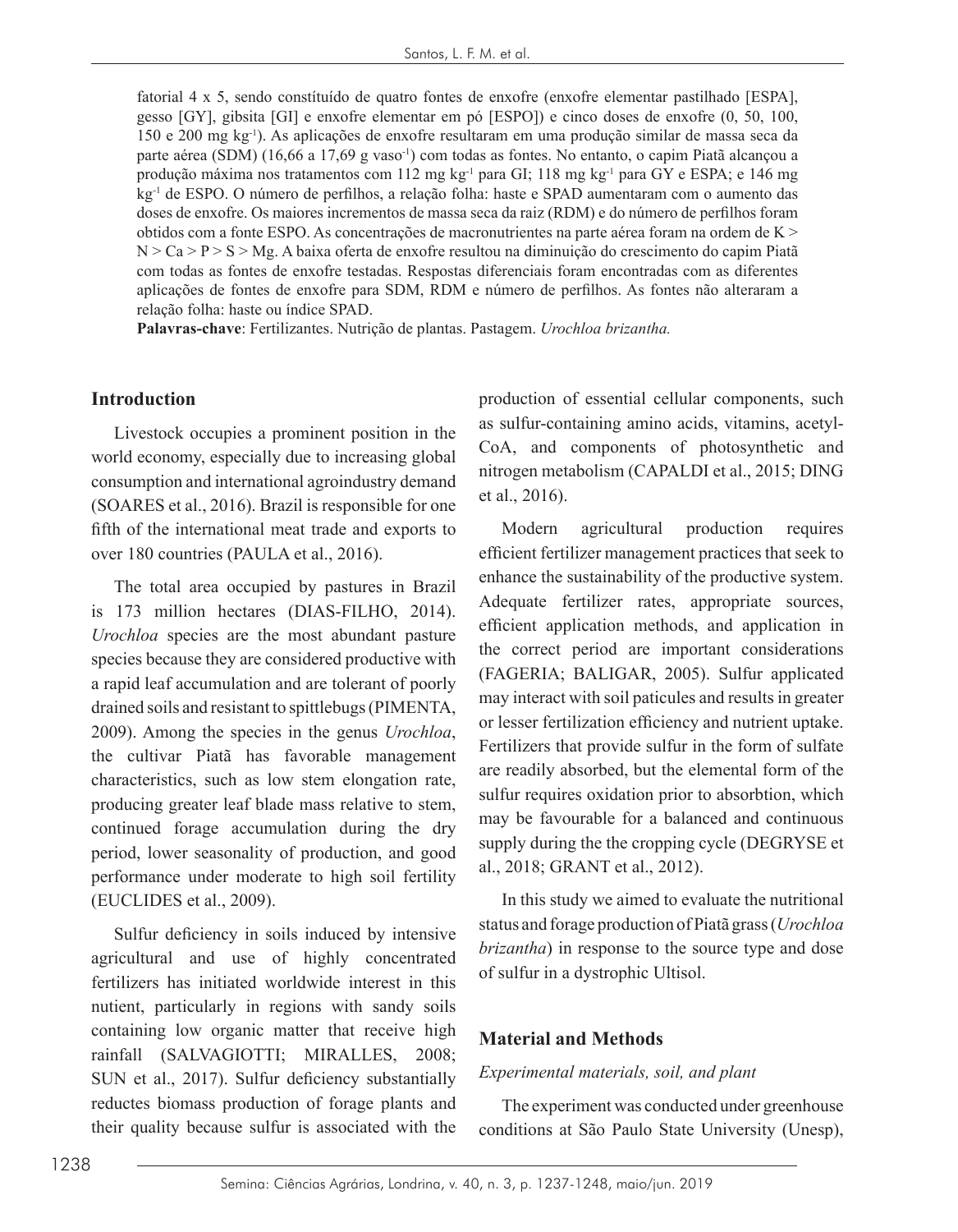College of Agricultural and Technological Sciences (21°29ʹ LS and 51° 2ʹ LW; 396 m altitude), São Paulo State, Brazil, using the forage grass *Urochloa brizantha* (*syn. Brachiaria brizantha*) cv. Piatã. The soil was a dystrophic Ultisol with the following chemical properties: pH  $(CaCl<sub>2</sub>) = 4.6$ ; organic matter = 17.0 g kg<sup>-1</sup>; P (resin) = 6.0 mg kg<sup>-1</sup>; K = 1.2 mmol kg<sup>-1</sup>; Ca = 6.0 mmolc kg<sup>-1</sup>; Mg = 3.0 mmol kg<sup>-1</sup> <sup>1</sup>; S  $(SO<sub>4</sub><sup>-2</sup>)$  = 7.0 mg kg<sup>-1</sup>; potential acidity hydrogen + aluminum  $(H + Al) = 21.0$  mmol kg<sup>-1</sup>; Al = 3.0 mmol kg<sup>-1</sup>; sum of bases (Σ K, Ca, Mg) = 10.2 mmol kg<sup>-1</sup>; cation exchange capacity (Σ K, Ca, Mg, H + Al) = 31.2 mmol kg<sup>-1</sup>; base saturation  $[(\Sigma K, Ca, Mg)/(\Sigma)$ K, Ca, Mg, H + Al)]  $\times$  100 (V) = 32.7 %. Chemical properties were determined as described by Raij et al. (2001): P, K, Ca, and Mg determinations were performed using the ion exchange resin method, S was extracted with  $Ca(K_2PO_4)$ <sub>2</sub> solution, pH was in CaCl<sub>2</sub>, organic matter was by colorimetry,  $H + Al$ was with SMP buffer, and Al was by KCl. Cu, Fe, Mn, and Zn were determined as extracts in DTPA TEA at pH 7.3. The soil was sampled from 0-20 cm depth for a composite sample. Before filling the pots, the soil was air dried and sieved (4.0 mm).

#### *Experimental design*

The experimental design was completely randomized and arranged in a 5x4 factorial arrangement that included five doses of S applied to soil  $(0, 50, 100, 150, \text{ and } 200 \text{ mg kg}^{-1})$  and four sources of S. These S sources were elemental sulphur pastilles (ESPA, 90.0 % S) with size of 1-4 mm, gypsum (GY) residue from the manufacture of phosphate fertilizers (24 % Ca and 17 % S), ground natural gypsite (GI) rock (24 % Ca and 17 % S) with, and elemental sulphur powder (ESPO, 95 % S), with particles  $\leq 0.1$  mm.

#### *Experimental condition and procedures*

Soil base saturation (V) was increased to 70 % (RAIJ et al., 1996) by adding calcium carbonate  $(CaCO<sub>3</sub>)$  and magnesium carbonate  $(MgCO<sub>3</sub>)$  p.a. reagents with the aim of obtaining soil Ca:Mg ratio of 3:1. The soil plus carbonate salts were then incubated for 30 days in the pots to allow for reaction and moisture was maintained at 80 % of field capacity. At the end of the incubation period, the soil was air-dried for seven days. The soil of each pot  $(4.0 \text{ kg}^{-1})$  was placed in plastic trays where the treatments and fertilizers were applied (in mg  $kg^{-1}$ ): 300 of N [urea (NH<sub>2</sub>CO)], 200 of P [calcium phosphate  $Ca_3(PO_4)_2$ , 150 of K [potassium chloride (KCl)], 0.5 of B (boric acid  $(H_3BO_3)$ ], 0.05 of Co [cobalt chloride  $(CoCl<sub>2</sub>)$ ], 1.0 of Cu [copper sulfate]  $(CuSO<sub>4</sub>)$ ], 0.05 of Mo [molybdic acid  $(H<sub>2</sub>MoO<sub>4</sub>)$ ], 0.05 of Ni [nickel sulfate  $(NiSO_4)$ ], 5 of Mn [manganese sulfate ( $MnSO<sub>4</sub> \times 5H<sub>2</sub>O$ )], and 2.0 of Zn [zinc sulfate  $(ZnSO_4 \times 7H_2O)$ ] (MALAVOLTA et al., 1997). Final soil density was 1.3 g cm-3.

Four days after fertilizer application and irrigation of each pot, Piatã grass was sown and the seeds were evenly covered with a thin soil layer. Thinning to four plants per pot was performed after two weeks. Irrigation was carried out manually with deionized water to maintaining soil moisture at 80 % of field capacity.

## *Parameters evaluated*

#### *Production of dry mass and tillering*

The Piatã grass was cut 5.0 cm above the soil surface 50 days after germination. Shoots were separated into leaves and stems + sheaths and oven dryed with forced air circulation adjusted to a constant temperature of  $65 \pm 2$  °C until constant weight to determine shoots dry mass (SDM, expressed in  $g$  pot<sup>1</sup>). The leaf: stem+sheaths ratio was obtained as the quotient between the dry mass of the leaf blades and the dry mass of stems + sheaths. The roots of the plants of each pot were collected and washed in a 2 mm screen and dried as described for shoots to determine the root dry mass (RDM, expressed in  $g$  pot<sup>1</sup>). A tiller count was performed immediately before each cut and expressed as number pot<sup>-1</sup>.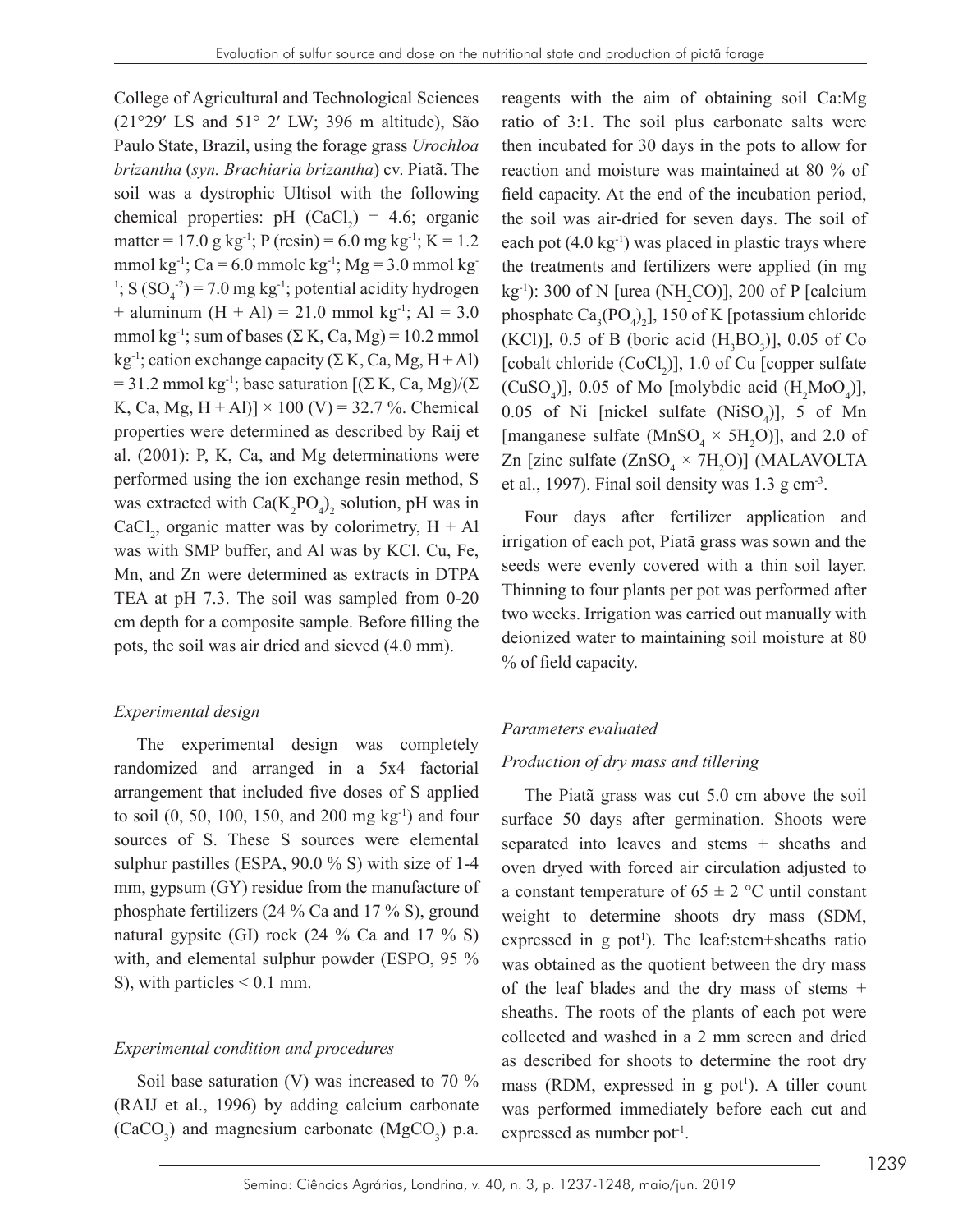### *SPAD and Macronutrients*

The SPAD index was evaluated in the middle third of newly expanded leaves and expressed in relative units using the Minolta Co. chlorophyll meter (MINOLTA, 1989). The mean of 10 SPAD readings per pot was evaluated.

Shoots dry mass was ground in a Wiley mill and the total concentrations of nitrogen (N), phosphorus (P), potassium (K), calcium (Ca), magnesium (Mg), and Sulphur (S) were determined as described by Malavolta et al. (1997). To determine N, the samples were digested in sulphuric acid  $(H_2SO_4)$ , followed by distillation and titration by the semimicro-Kjeldahl method. The concentrations of P, K, Ca, Mg, and S were determined by digesting the samples in nitricperchloric acid (65 %  $HNO<sub>3</sub>$  and 70 %  $HClO<sub>4</sub>$ ). Atomic absorption spectrophotometry was used to determine the concentrations of Ca and Mg, and the concentration of K by flame photometry. The concentration of P was obtained by colorimetry and the concentration of S was obtained by barium chloride  $(BaCl<sub>2</sub>)$  turbidimetry. Macronutrient concentrations wer expressed as g kg-1.

The relationship between the N and S (N:S) leaf concentrations was also calculated as a function of the S doses.

## *Data analysis*

For each measured variable, an analysis of variance was performed considering the randomized block design in a factorial scheme with four replications. The factors were: four sources and five

doses of sulfur, as previously indicated. Quantitative factor (dose of sulfur) were submitted to regression analysis and the factor qualitative (source of S) were submitted to a Tukey test ( $p < 0.05$ ). All statistical analysis was performed with routines developed in R version 3.5.0 (R CORE TEAM, 2018).

## **Results**

### *Biomass Production*

Piatã grass SDM and RDM production were influenced by the interaction of sulfur dose and source in the soil. The SDM and RDM had a quadratic response to all S sources (Figure 1A and 1B) except for the ESPO source, which in the case of RDM was adjusted in the linear model.

Shoots dry mass was similar among the studied sources, ranging from  $16.66$  g pot<sup>-1</sup> to 17.69 g pot-1. However, the dose required for maximum production varied, with values of 112 mg kg-1 for GI, 118 mg kg<sup>-1</sup> for GY and ESPA, and 146 mg kg<sup>-1</sup> for ESPO.

The number of tillers, the leaf:stem ratio, and the SPAD index were not influenced by interaction between sulfur dose and source (Figure 1C, 1D, and 1E). The variations in the responses of these variables were adjusted to the quadratic model as a function of sulfur dose. Maximum values of dry matter production for tillers  $(23.16 \text{ g pot}^{-1})$ , for leaf blade  $(1.21 \text{ g pot}^{-1})$ , and SPAD index  $(52.70)$  were obtained with the doses of 117 mg kg<sup>-1</sup>, 123 mg kg<sup>-1</sup>, and 104 mg kg-1, respectively.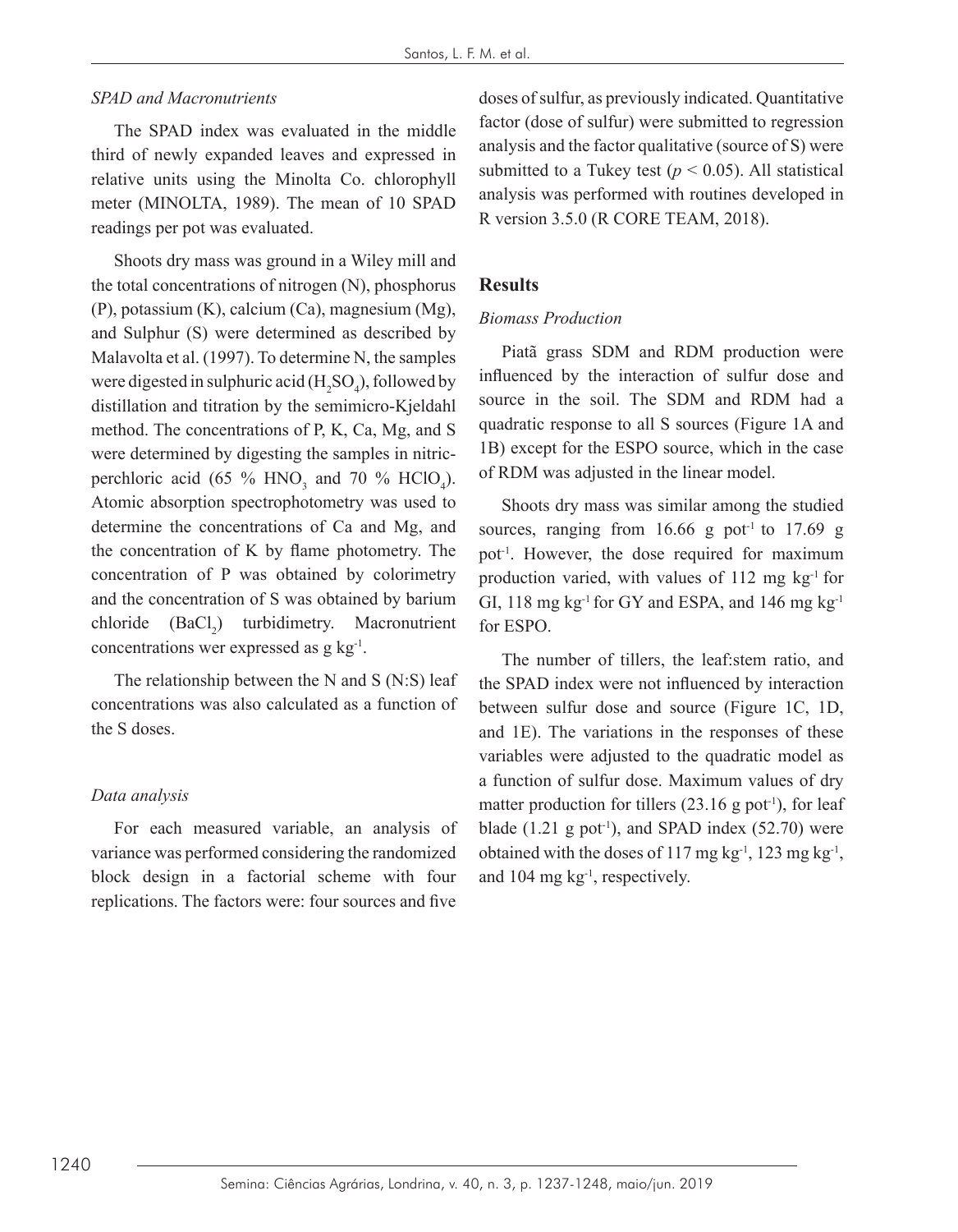**Figure 1.** Shoot dry mass per pot (A), root dry mass per pot (B), tillers per pot (C), leaf:stem ratio (D), and SPAD index (E) of Piatã grass in response to the source (A and B) and dose (A-E) of sulfur. ESPA is elemental sulfur pastilles, GY is gypsum, GI is gypsite, and ESPO is elemental sulfur powder.  $\dot{p} < 0.05$ ;  $\dot{p} < 0.01$ ;  $\dot{p} > 0.001$ .  $\mathbf{F}$ Figure 1. Shoot dry mass per pot (A), root dry mass per pot (B), tillers per pot (C), leaf stem ratio (D), and SPAD index.



source, the means that  $\frac{1}{2}$  is  $\frac{1}{2}$ ,  $\frac{7}{2}$ ,  $\frac{6}{4}$ , and  $\frac{1}{2}$  sources, when  $\frac{1}{2}$ ,  $\frac{1}{2}$ ,  $\frac{7}{2}$ ,  $\frac{6}{4}$ ,  $\frac{1}{4}$ ,  $\frac{1}{2}$ ,  $\frac{7}{2}$ ,  $\frac{6}{4}$ ,  $\frac{1}{4}$ ,  $\frac{1}{4}$ ,  $\frac{1}{2}$ ,  $\frac$ An isolated effect of sulfur source was observed for the tillers. When ESPO was applied as the source, tiller number increased by 7.5 % relative to

olated effect of sulfur source was observed the mean of the ESPA, GY, and GI sources, which did not differ among one another (Figure 2).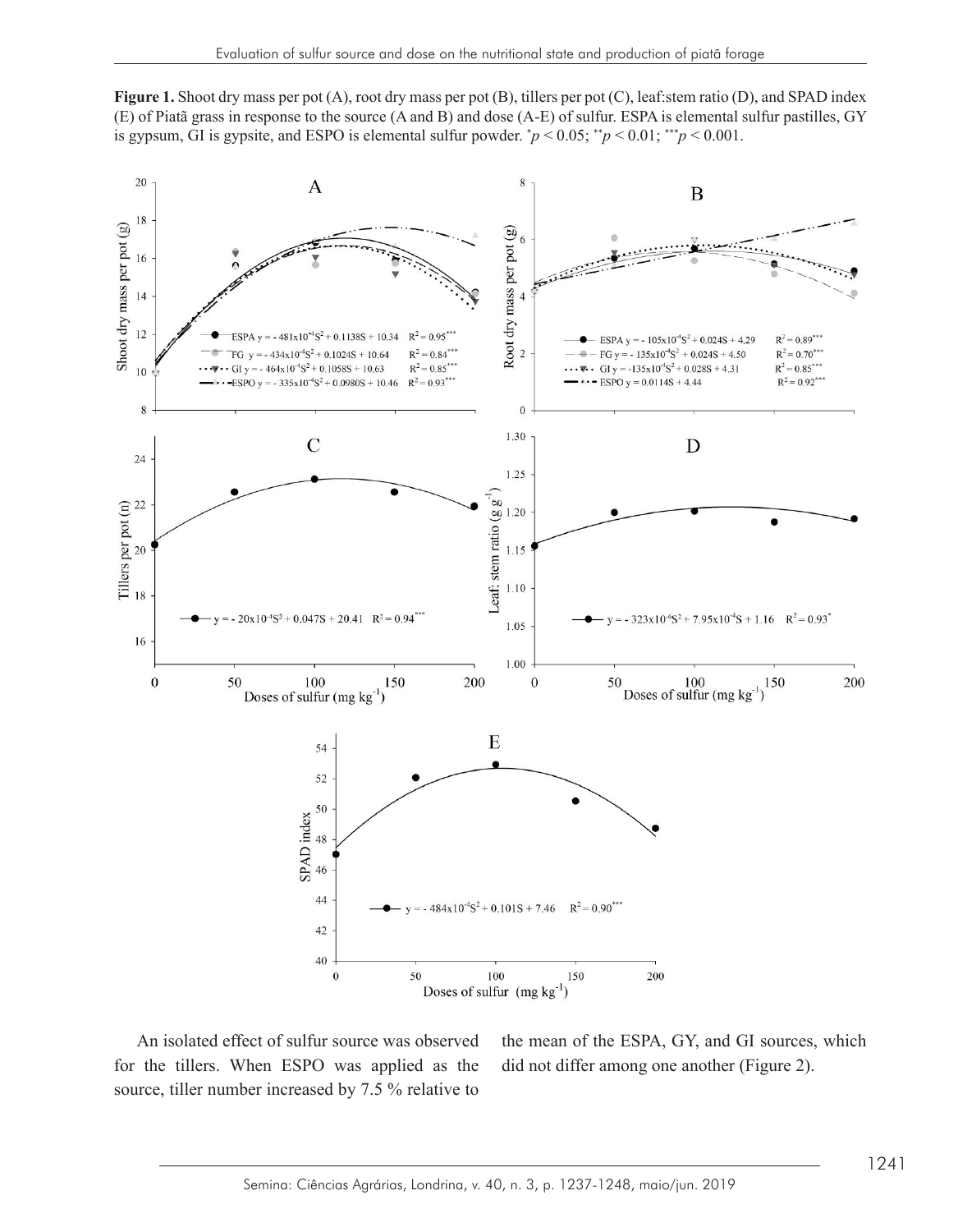Figure 2. Tillers per pot of Piatã grass fertilized with different sources of sulfur. ESPA is elemental sulfur pastilles, GY is gypsum, GI is gypsite, and ESPO is elemental sulfur powder. Bars are means and error bars are standard deviation  $(n = 4)$ . Bars with the same letter do not differ significantly according to a Tukey test  $(p < 0.05)$ .



#### *Nutritional status*

significant for nitrogen, potassium, sulfur, and the **ELESPOCITY**CITY. N:S ratio (Figure 3A, 3C, 3E, and 3F). Nitrogen and Potassium concentrations and N:S and GI sources increased the concentration of N and The reduction of potassium concentration occurred S until the doses of 140 mg  $kg<sup>-1</sup>$ . The increase in differently with different sulfur sourch,  $\frac{1}{2}$ sulfur the increment was 96, 68, 75 % in relation to doses of The interaction of sulfur doses and source was sulfur presented similar behavior. The ESPO, GY, N concentration was on average 17 % in relation to control, respectively for ESPO, GY, and GI. For control, respectively for ESPO, GY, and GI.

form (ESPA) induced a linear response, reaching and 59%, respectively. increments of 10 % for N and 63 % for S in relation The N:S ratios associated with maximum Piatã to control. Sulfur supplied in the pastilles elemental

Potassium concentrations and N.S ratios showed<br>a tendency to decrease with increasing sulfur doses the GI treatment, and 9.5:1 in the ESPO treatment. eduction of potassium concentration occurred An isolated effect sulfur dose was observed for differently with different sulfur sources. The ESPO calcium and phosphorus concentrations (Figure the K concentration was reduced 60 and 26 % at concentration up to the sulfur dose of 154 mg  $kg^{-1}$ sulfur doses of 125 and 155 mg kg<sup>-1</sup>, respectively. Potassium concentrations were analyzed with a dose of 125 mg  $kg<sup>-1</sup>$ . Potassium concentrations and N:S ratios showed a tendency to decrease with increasing sulfur doses. The reduction of potassium concentration occurred differently with different sulfur sources. The ESPO and GY sources were fit with a quadratic model and

interaction of sulfur doses and source was  $\sigma$  GI for S sources, with a reduction of 18 and 59 %, linear model in the treatments with GI, ESPA, and respectively.

 $\frac{10}{10}$  in  $\frac{1}{10}$ ntrol, respectively for ESPO, GY, and GI. For model with a reduction of 60 and 26 % at sulfur  $\frac{1}{2}$  ratios solutions and  $\frac{1}{2}$  and  $\frac{1}{2}$  and  $\frac{1}{2}$  solutions above with a reduction of 18 Potassium concentrations and N:S ratios showed a tendency to decrease with increasing sulfur doses. The reduction of potassium concentration occurred differently with different sulfur sources. The ESPO and GY sources were fit adjusted with a quadratic doses of 125 and 155 mg kg-1, respectively. For the ESP and GI sources the potassium concentrations and 59%, respectively.

> grass shoot dry mass were 15.5:1 in the ESPA The N:S ratios associated with maximum Piatã treatment, 13:1 in the gypsum treatment, 10:1 for

ng kg<sup>-1</sup>, respectively. and reduced the Ca concentration up to the sulfur 3B and 3D). Sulfur fertilization increased the P concentration up to the sulfur dose of 154 mg  $kg^{-1}$ dose of 125 mg  $kg^{-1}$ .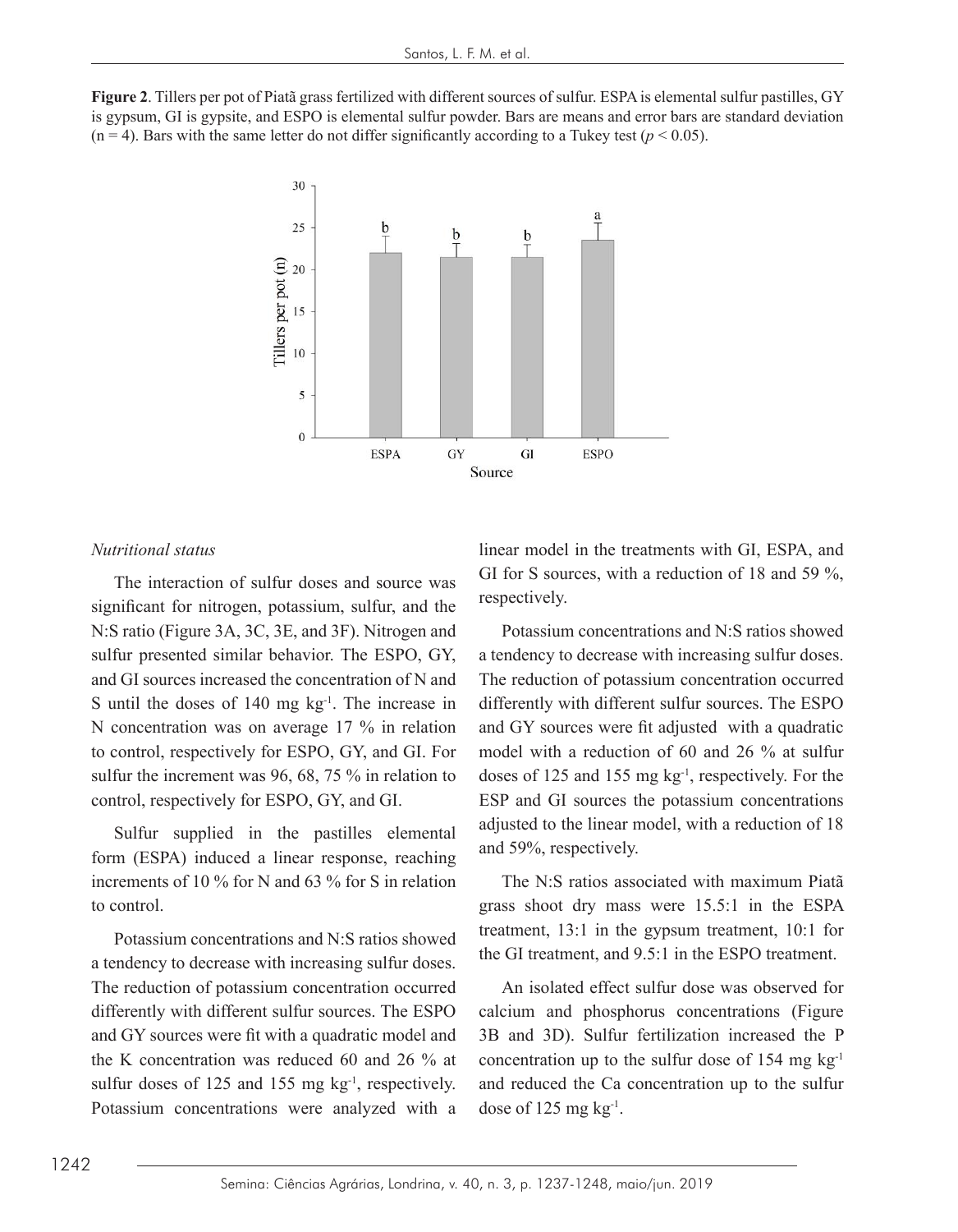Figure 3. Nitrogen (A), phosphorus (B), potassium (C), calcium (D), and sulfur (E) concentrations, and N:S ratio (F) in shoot dry mass of Piatã grass in response to source and dose of sulfur. ESPA is elemental sulfur pastilles, GY is gypsum, GI is gypsite, and ESPO is elemental sulfur powder.  $\dot{p}$  < 0.05;  $\dot{p}$  < 0.01;  $\dot{p}$  < 0.001.



The isolated effect of sulfur source was observed in SDM Ca and Mg concentrations (Figure 4A and 4B). EPSO reduced shoot calcium concentrations, while Ca in the shoots of plants in other source treatments did not differ. The lowest magnesium

olated effect of sulfur source was observed concentration was observed when the ESPA was in SDM Ca and Mg concentrations (Figure 4A and applied and plants in this treatment had lower Mg 4B). EPSO reduced shoot calcium concentrations, than those in the GI and ESPO treatments and did not differ from the GY source.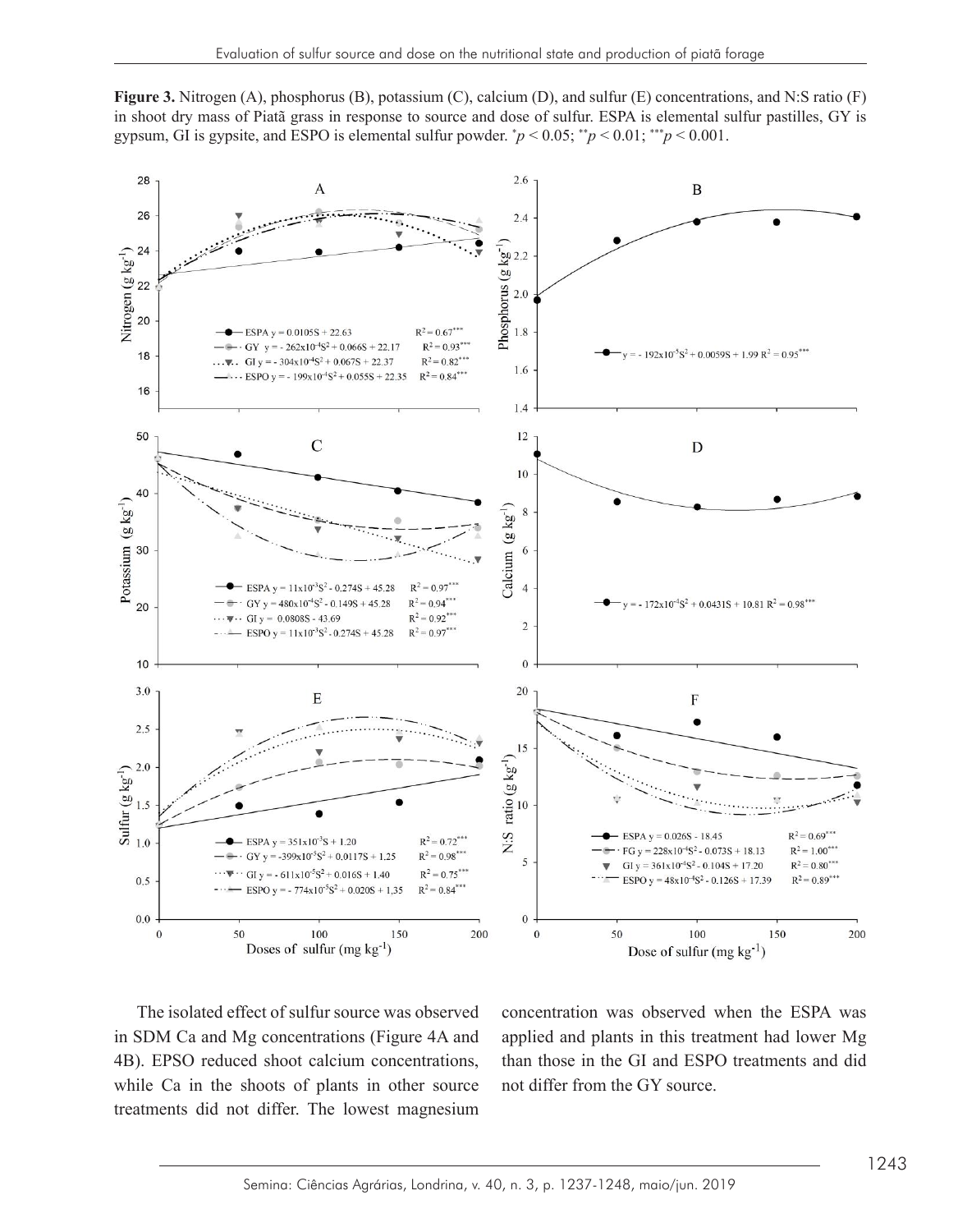Figure 4. Calcium (A) and magnesium (B) concentrations in forage of Piatã grass fertilized with different sources of sulfur. ESPA is elemental sulfur pastilles, GY is gypsum, GI is gypsite, and ESPO is elemental sulfur powder. Bars are means and error bars are standard deviations  $(n = 4)$ . Bars with the same letter do not differ significantly according to a Tukey test ( $p < 0.05$ ).



# **Discussion Discussion**

#### *Forage production Forage production*

sulfur through fertilization optimized Piatã grass sulfur doses relative to the c with similar doses (approximately 115 mg kg<sup>-1</sup>) of  $\frac{150}{20}$  and Sun et al. Sulfur deficiency in the control treatment (without S addition) limited the growth and development of Piatã grass (Figure 1). Addition of gypsite (GI), gypsum (GY), and elemental sulphur pastilles (ESPA) sulfur sources, while maximum

processes dependent on the Fe-S cluster-containing that include that is  $(2008)$  and in Tanzania grass by Custódio Increased soil sulfate availability results in greater Piatã grass responded similarly to other forage species. The incremental effect observed here was also seen in Marandu grass by Lavres Júnior production of dry mass of fodder and roots. The increase in production is due to the essential nature of sulfur containing proteins. Sulfur compounds including functioning in physiological processes dependent on the Fe-S cluster-containing that include the metabolism of nitrogen and sulfur,

photosynthesis, plant hormone synthesis, and gene expression regulation (CAPALDI et al., 2015; DING et al., 2016).

deficiency in the control treatment<br>Solution limited the growth and  $\frac{Maximum}{Maximum}$  shoot and root dry mass production  $\overline{\text{C}}$  development of Piatã grass (Figure 1). Addition of with the ESPO source was observed at greater sulfur doses relative to the other sources, especially production, with maximum production achieved  $\frac{d}{dx}$  inclusion from production (55%) distributed was achieved . and Sun et al. (2017) also reported this variation in  $\sum_{i=1}^{n}$   $\sum_{i=1}^{n}$   $\sum_{i=1}^{n}$   $\sum_{i=1}^{n}$   $\sum_{i=1}^{n}$  production due to the physical and chemical form production was achieved with the elemental sulfur<br>production was achieved with the elemental sulfur<br> powder (ESPO) source at a dose of 150 mg kg<sup>-1</sup>.  $\frac{dp}{dt}$  by plants after intervolational exidence production of dependence of dry mass at the official order is offerted by Piatã grass responded similarly to other forage temperature, moisture, pH, and soil organic matter species. The incremental effect observed here content due to their influence on the oxidation rate the case for root production (35 % additional S was required when supplied as ESPO). Grant et al. (2012) of sulfur fertilizer. Elemental sulfur is only taken up by plants after microbial oxidation. However, the effectiveness of elemental sulfur is affected by (BRAHIM et al., 2017; DEGRYSE et al., 2018).

et al. (2005) and Schmidt and Monteiro (2015). The state and important ractor in pasture m or dry mass or roduct and roots. The  $1C$ . These results are in accordance with De of sulfur containing proteins. Sulfur compounds Bona and Monteiro (2010b) who observed the have catalytic, regulatory, and structural functions, greatest thiering increases when in was associated Tillering is an important factor in pasture production and yield stability, and tillering was positively influenced by sulfur fertilization (Figure greatest tillering increases when N was associated with S during cultivation of Marandu grass under nitrogen and sulphur fertilization. Schmidt and Monteiro (2015) reported that the number of tillers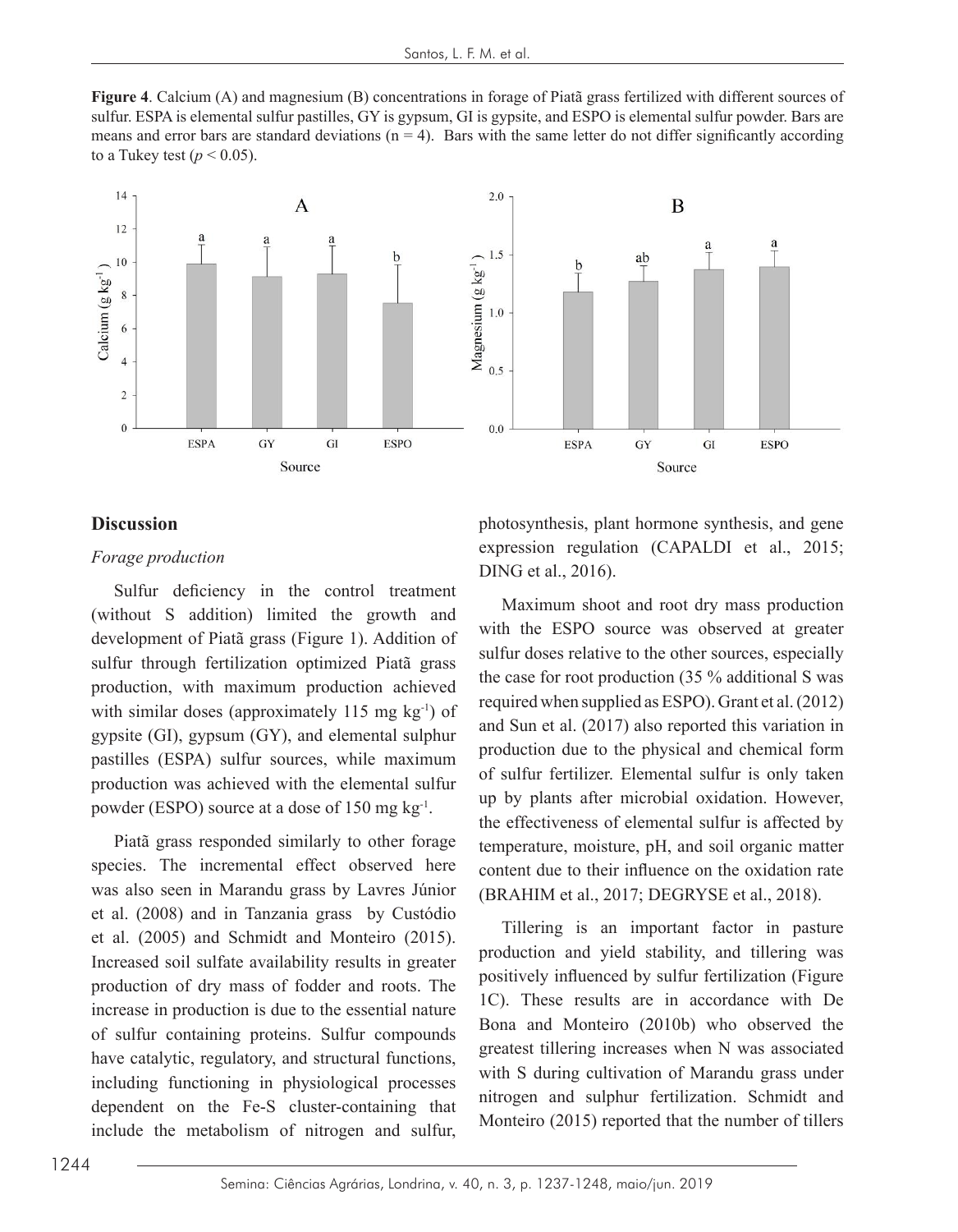in Tanzania grass increased sharply with increasing S availability, reaching 120 and 170 % more tillers per pot at the first and second cut, respectively. The effects of sulfur app1lication on the three primary vegetative parameters evaluated (SDM, RDM, and tiller number; Figures 1A, 1B and 1C, respectively) are fundamental for optimizing the productivity of Piatã grass and assuring fast growth of the plants after cuts or grazes (HEINRICHS et al., 2013; SCHMIDT; MONTEIRO, 2015).

The increase of the leaf:stem ratio increments the supply of quality forage and the voluntary consumption by the animals, due to the greater number of leaves available, which has better nutritional content and palatability in relation to the stem. An increase in the proportion of leaves after sulfur application is associated with the protein synthesis, increasing growth, leaf expansion, and dry mass production. In addition, sulfur application reduces the time to appearance of new leaves (DE BONA; MONTEIRO, 2010b; SALVAGIOTTI; MIRALLES, 2008; SCHMIDT; MONTEIRO, 2015).

The SPAD index, besides indicating leaf chlorophyll concentrations, is also useful for quantifying the nutritional state of plants, mainly in relation to nitrogen and sulfur, which are linked to carbon metabolism. Increasing SPAD index is related to actions performed by sulfur-containing molecules during photosynthesis (PANDEY et al., 2009) and is associated with improving efficiency of the ferredoxin-thioredoxin system, which regulates the functioning of enzymes involved in carbon fixation in addition to several other chloroplast funtions (CRUSCIOL et al., 2013; LAVRES JÚNIOR et al., 2008; TAIZ et al., 2017).

# *Nutritional status of grass*

Nitrogen concentrations in Piatã grass increased with sulfur fertilization (Figure 3A). This synergism may be associated with increased production of the S-containing amino acids cysteine and methionine,

which are important for determining protein tertiary structure and protein synthesis, generating a greater demand for N in forage culture (CAPALDI et al., 2015). Moreover, sulfur favors the activity of the enzymes nitrate reductase and glutamine synthetase, which are part of the metabolic pathway of nitrogen uptake into amino acids (DE BONA; MONTEIRO, 2010a; GENG et al., 2016; SALVAGIOTTI; MIRALLES, 2008).

The phosphorus concentration in shoot dry matter (SDM) varied similarly to nitrogen (Figure 3B). However, there were no differences among sulfur sources. These results highlight the importance of these nutrients in metabolic processes associated with synthesis, allowing for greater growth of shoots and biomass production (CUSTÓDIO et al., 2005; CRUSCIOL et al., 2013). The increase in phosphorus concentration at higher doses of sulfur may be related to greater growth of the root system that favors exploration of a larger volume of soil and absorption of phosphorus since the transport of this nutrient in the soil occurs by diffusion (FAGERIA; MOREIRA, 2011).

Potassium and calcium concentrations were reduced in response to sulfur fertilization (Figure 3C and 3D). Possibly, greater Piatã grass biomass accumulation resulted in the dilution effect of these nutrients, since the oxidation process of elemental sulfur releases protons, acidifying the soil and reducing K and Ca availability (ARAUJO et al., 2015). The result of sulfur fertilization on shoot potassium and calcium concentrations are conflicting in the literature. Results obtained in this study agree with those observed by Custódio et al. (2005). In contrast, Heinrichs et al. (2013) found no significant effects of sulfur fertilization on K or Ca concentrations.

Plants had sulfur levels very near to the critical limit of deficiency in the absence of sulfur fertilization. Low sulfur concentrations are aggravated by successive cultivation, and without adequate replacement of this nutrient, progressive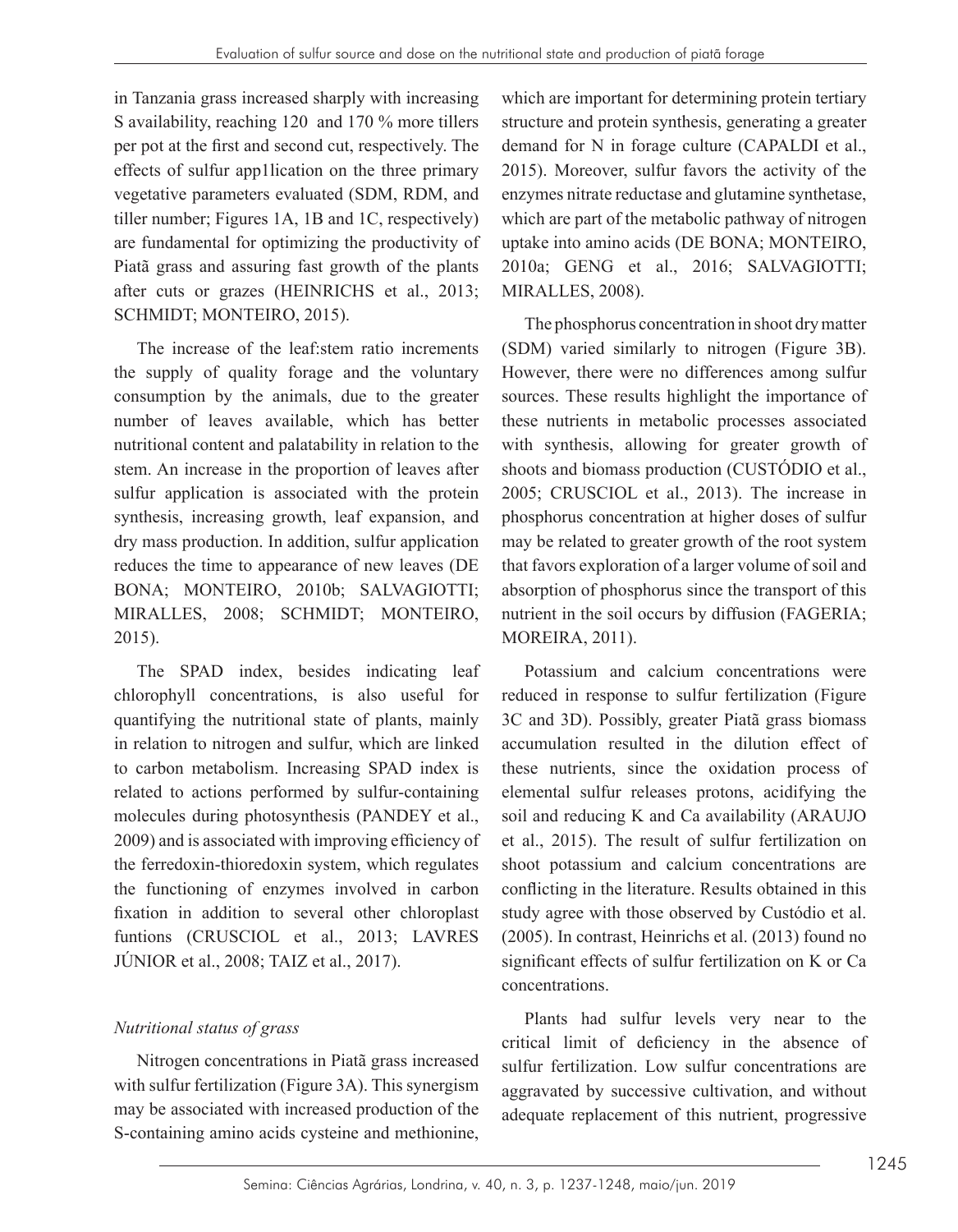depletion of soil organic sulfur will occur (DEGRYSE et al., 2018; SCHMIDT; MONTEIRO, 2015). With increasing sulfur dosing there was an increase in shoot dry matter sulfur concentrationin. The maximum concentration were obtained with sulfur doses of 134 mg kg $^{-1}$ , 135 mg kg $^{-1}$ , 146 mg  $kg<sup>-1</sup>$ , and 200 mg kg<sup>-1</sup> for the sources GI, ESPO, GY, and ESPA, respectively.

Leaf S content in Pietã grass plants was lowest when the ESPA source was used. Sulfur content in leaves relative to dosing concentrations with ESPA was best fit with a linear function indicating that the doses tested were not sufficiently high to determine a maximum point. Further, this response reveals the importance of fertilizer granulometry to the availability of this nutrient. The largest fertilizer particles sizes have reduced surface area in contact with the soil surface, reduced reaction rate and nutrient liberation, and ultimately reduced nutrient absorption throughout the cropping cycle (DEGRYSE et al., 2018).

In the absence of sulfur fertilization, the N:S ratio in shoot dry matter of Piatã grass was high, approximatly 18:1, which indicates a slight metabolic imbalance (Figure 3F). In treatments with the highest SDM, the N:S ratio ranged from 10:1 to 15:1. According to De Bona and Monteiro (2010b), an N:S ratio of 14:1 indicates an adequate nutritional status for plants in the Poaceae family (Gramineae). Crusciol et al. (2013) report that the insufficient sulfur fertilization results in an imbalance of N:S and P:S ratios. A high N:S ratio leads to accumulation of nitrogen in non-protein form, mainly  $N-NO_3$  (nitrate) and soluble organic nitrogen (KUMAR; SINGH, 1980), which results in reduced the plant growth and lower nutritional quality of the pastures.

## **Conclusions**

Low soil sulfur supply reduced the growth of Piatã grass (*Urochloa brizantha*) regardless of the sulfur source.

Shoot and root dry matter production varied with the source and dose of sulfur, however, these did not influence the leaf:stem ratio or SPAD index.

Piatã grass reached maximum production with sulfur doses of 112 mg  $kg^{-1}$  for GI, 118 mg  $kg^{-1}$  for GY and ESPA, and 146 mg kg-1 for ESPO.

The greatest RDM and tiller number increments were obtained with the ESPO sulfur source.

Macronutrient concentrations in shoot dry mass tissue were in the order  $K > N > Ca > P > S > Mg$ 

#### **References**

ARAUJO, J. L.; SEVERO, P. J. S.; LUCENA, F. T. C.; VERIATO, R. G.; PAIVA, K. F. Enxofre elementar ou sulfato de cálcio para remediação de solos salino-sódicos. *Pesquisa Agropecuária Tropical*, Goiânia, v. 45, n. 4, p. 388-396, 2015. DOI: 10.1590/1983-40632015v4537090

BRAHIM, S.; NIESS, A.; PFLIPSEN, M.; NEUHOFF, D.; SCHERER, H. Effect of combined fertilization with rock phosphate and elemental sulphur on yield and nutrient uptake of soybean. *Plant, Soil and Environment,* Slezská, v. 63, n. 2, p. 89-95, 2017. DOI: 10.17221/22/2017-PSE

CAPALDI, F. R.; GRATÃO, P. L.; REIS, A. R.; LIMA, L. W.; AZEVEDO, R. A. Sulfur metabolism and stress defense responses in plants. *Tropical Plant Biology*, Basileia, v. 8, n. 3-4, p. 60-73, 2015. DOI: 10.1007/ s12042-015-9152-1

CRUSCIOL, C. A. C.; NASCENTE, A. S.; SORATTO, R. P.; ROSOLEM, C. A. Upland rice growth and mineral nutrition as affected by cultivars and sulfur availability. *Soil Science Society of America Journal*, Madison, v. 77, n. 1, p. 328-335, 2013. DOI: 10.2136/sssaj2012.0214

CUSTÓDIO, D. P.; OLIVEIRA, I. P.; PINHO-COSTA, K. A.; SANTOS, R. S. M.; FARIA, C. D. Avaliação do gesso no desenvolvimento e produção do capim-tanzânia. *Ciência Animal Brasileira*, Goiânia, v. 6, n. 1, p. 27-34, 2005.

DE BONA, F. D. D.; MONTEIRO, F. A. Marandu palisade grass growth under nitrogen and sulphur for replacing signal grass in degraded tropical pasture. *Scientia Agricola*, Piracicaba, v. 67, n. 5, p. 570-578, 2010b. DOI: 10.1590/S0103-90162010000500011

DE BONA, F. D.; MONTEIRO, F. A. Nitrogenand sulfur fertilization and dynamics in a brazilian entisolunder pasture. *Soil Science Society of America Journal*,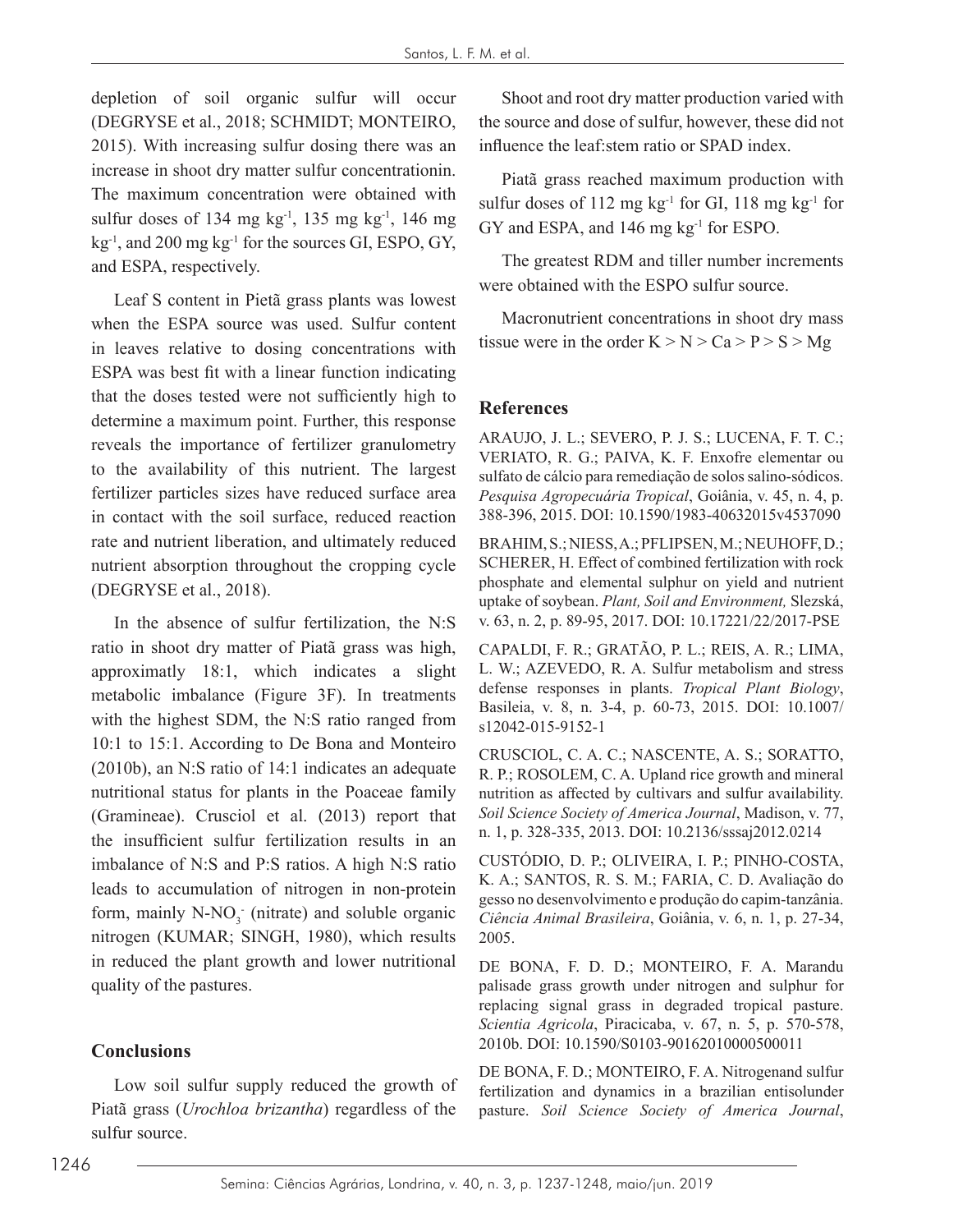Madison, v. 74, n. 4, p. 1248-1258, 2010a. DOI: 10.2136/ sssaj2009.0228

DEGRYSE, F.; SILVA, R. C.; BAIRD, R.; BEYRER, T.; BELOW, F.; MCLAUGHLIN, M. J. Uptake of elemental or sulfate-S from fall- or spring-applied co-granulated fertilizer by corn A stable isotope and modeling study. *Field Crops Research*, Amsterdam, v. 221, n. 7, p. 322- 332, 2018. DOI: 10.1016/j.fcr.2017.07.015

DIAS-FILHO, M. B. *Diagnóstico das pastagens no Brasil*. Belém: EMBRAPA Amazônia Oriental, 2014. 38 p.

DING, Y.; ZHOU, X.; ZUO, L.; WANG, H.; YU, D. Identification and functional characterization of the sulfate transporter gene GmSULTR1;2b in soybean. *BMC Genomics*, Londres, v. 17, n. 1, p. 373-392, 2016. DOI: 10.1186/s12864-016-2705-3

EUCLIDES, V. P. B.; MACEDO, M. C. M.; VALLE, C. B.; BARBOSA, R. A.; GONÇALVES, W. V. Produção de forragem e características da estrutura do dossel de cultivares de *Brachiaria brizantha* sob pastejo. *Pesquisa Agropecuária Brasileira,* Brasília, v. 43, n. 12, p. 1805- 1812, 2009.

FAGERIA, N. K.; BALIGAR, V. C. Enhancing nitrogen use efficiency in crop plants. *Advances in Agronomy*, Cambridge, v. 88, n. 4, p. 97-185, 2005. DOI: 10.1016/ S0065-2113(05)88004-6

FAGERIA, N. K.; MOREIRA, A. The role of mineral nutrition on root growth of crop plants. *Advances in Agronomy*, Cambridge, v. 110, n. 2, p. 251-331, 2011. DOI: 10.1016/B978-0-12-385531-2.00004-9

GENG, J.; MA, Q.; CHEN, J.; ZHANG, M.; LI, C.; YANG, Y.; LIU, Z. L. Effects of polymer coated urea and sulfur fertilization on yield, nitrogen use efficiency and leaf senescence of cotton. *Field Crops Research*, Amsterdam, v. 187, n. 3, p. 87-95, 2016. DOI: 10.1016/j. fcr.2015.12.010

GRANT, C. A.; MAHLI, S. S.; KARAMANOS, R. E. Sulfur management for rapeseed. *Field Crops Research*, Amsterdam, v. 128, n. 4, p. 119-128, 2012. DOI: 10.1016/j.fcr.2011.12.018

HEINRICHS, R.; GRANO, F. G.; BUENO, L. G. D. F.; SOARES-FILHO, C. V.; FAGUNDES, J. L.; REBONATTI, M. D.; OLIVEIRA, K. D. *Brachiaria* sp yield and nutrient contents after nitrogen and sulphur fertilization. *Revista Brasileira de Ciência do Solo*, Viçosa, MG, v. 37, n. 4, p. 997-1003, 2013. DOI: 10.1590/ S0100-06832013000400017

KUMAR, V.; SINGH, M. Sulfur, phosphorus, and molybdenum interactions in relation to growth, uptake, and utilization of sulfur in soybean. *Soil Science,* Viçosa, MG, v. 129, n. 5, p. 297-304, 1980.

LAVRES JÚNIOR, J.; MONTEIRO, F. A.; SCHIAVUZZO, P. F. Concentração de enxofre, valor SPAD e produção do capim-Marandu em resposta ao enxofre. *Revista Brasileira de Ciências Agrárias – Brazilian Journal of Agricultural Sciences*, Recife, v. 3, n. 3, p. 225-231, 2008.

MALAVOLTA, E.; VITTI, G. C.; OLIVEIRA, S. A. *Avaliação do estado nutricional de plantas*: princípios e aplicações. Piracicaba: POTAFOS, 1997. 308 p.

MINOLTA, C. *Manual for chlorophyll meter SPAD-502*. Instruction manual.Osaka: Minolta Co., 1989. 22 p.

PANDEY, S. N.; NAAZ, S.; ANSARI, S. R. Growth, biomass and petroleum convertible hydrocarbons' yield of Grindelia camporum planted on an alluvial soil (Entisol) of North India and its response to sulphur fertilization. *Biomass and Bioenergy*, Amsterdam, v. 33, n. 3, p. 454- 458, 2009. DOI: 10.1016/j.biombioe.2008.07.006

PAULA, M. F. D.; SANTOS, A. J. D.; TIMOFEICZYK-JUNIOR, R.; HOEFLICH, V. A.; SILVA, J. C. G. L. D.; ANGELO, H. Análise da competitividade das exportações brasileiras de mel natural, segundo o modelo constantmarketshare e o índice de vantagem comparativa revelada. *Revista Ceres*, Viçosa, MG, v. 63, n. 5, p. 614- 620, 2016. DOI: 10.1590/0034-737X201663050004

PIMENTA, L. Capim novo a caminho. *Revista ABCZ*, Uberaba, v. 50, n. 2, p. 18-20, 2009.

R CORE TEAM - R: A languageandenvironment for statisticalcomputing. R Foundation for Statistical Computing. Vienna: Austria, 2018.

RAIJ, B. V.; ANDRADE, J. C.; CANTARELA, H.; QUAGGIO, J. A. *Análise química para fertilidade de solos tropicais.* Campinas: Instituto Agronómico & Fundação IAC, 2001. 285 p.

RAIJ, B. V.; CANTARELA, H.; QUAGGIO, J. A.; FURLANI, A. M. C. *Recomendações de adubação e calagem para o Etado de São Paulo*. 2. ed. Campinas: Instituto Agronómico & Fundação IAC, 1996. 285 p.

SALVAGIOTTI, F.; MIRALLES, D. J. Radiation interception, biomass production and grain yield as affected by the interaction of nitrogen and sulfur fertilization in wheat. *European Journal of Agronomy*, Montpellier, v. 28, n. 3, p. 282-290, 2008. DOI: 10.1016/j. eja.2007.08.002

SCHMIDT, F.; MONTEIRO, F. A. Sulphur supply affects morphology, growth and nutritional status of Tanzania Guinea grass and Mineirão stylo. *Grass and Forage Science*, Oxford, v. 70, n. 3, p. 439-450, 2015. DOI: 10.1111/gfs.12122